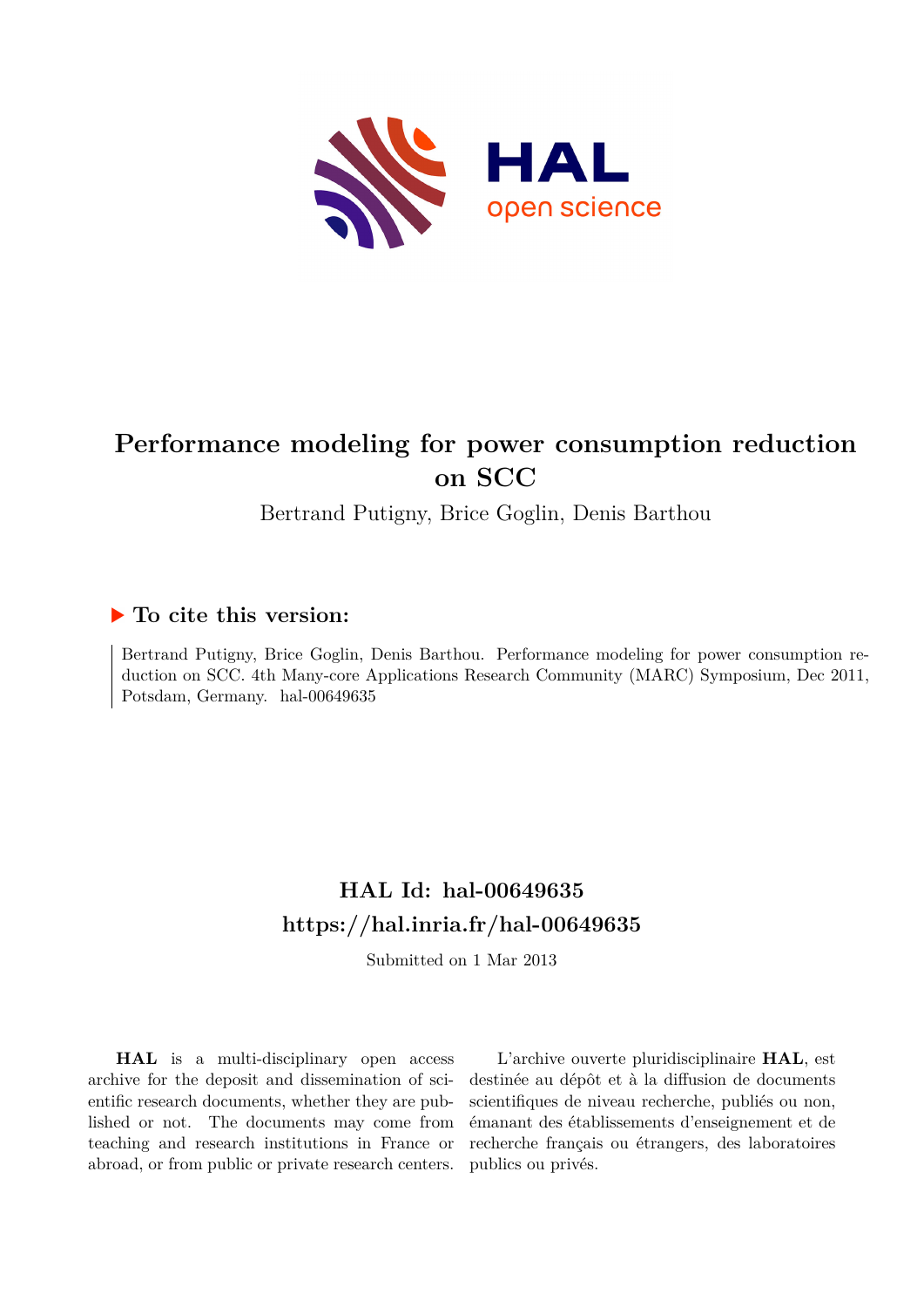# Performance modeling for power consumption reduction on SCC

Bertrand Putigny<sup>12</sup>, Brice Goglin<sup>12</sup>, Denis Barthou<sup>2</sup>, 1 Inria <sup>2</sup> Univ. Bordeaux, LaBRI, UMR 5800, F-33400 Talence, France

*Abstract*—As power is becoming one of the biggest challenge in high performance computing, we are proposing a performance model on the Single-chip Cloud Computer in order to predict both power consumption and runtime of regular codes. This model takes into account the frequency at which the cores of the SCC chip operate. Thus, we can predict the execution time and power needed to run the code for each available frequency. This allows to choose the best frequency to optimize several metrics such as power efficiency or minimizing power consumption, based on the needs of the application. Our model only needs some parameters that are code dependent. These parameters can be found through static code analysis. We validated our model by showing that it can predict performance and find the optimal frequency divisor to optimize energy efficiency on several dense linear algebra codes.

*Index Terms*—Intel SCC, performance model, performance prediction, power, energy efficiency, optimization.

#### I. INTRODUCTION

Reducing power consumption is one of the main challenge in the HPC community. Indeed power is the leading design constraint for next generation of supercomputers [4]. Therefore energy efficiency is becoming an important metric to evaluate both hardware and software.

The Intel Single-chip Cloud Computer (SCC) is a good example of next generation hardware with an easy way to control power consumption. It provides a software API to control core voltage and core frequency. This opens promising opportunities to optimize power consumption and to explore new trade-offs between power and performance.

This paper aims at exploring the opportunities offered by SCC to reduce power consumption with a small impact on performance. It is organized as follow: Section II describes the model used to predict performance, the Section III demonstrates the reliability of our model by applying it to several basic linear codes, we will also explain how to choose the frequency to optimize a given metric. Sections IV, V, and VI present respectively the related work, future work and conclusion.

#### II. PERFORMANCE MODEL

In this section we provide a performance model in order to predict the impact of core frequency scaling on the execution time of several basic linear algebra kernels on the SCC chip.

As we focus on dense linear algebra, we only need a few data to predict a given code performance. The considered datasets being too large to fit in cache, we need the execution time of one iteration of the innermost loop of the kernel and the memory latency.

#### *A. Memory model*

To build the memory model, we assume that the application can exploit perfectly data reuse and therefore we assume that each data is accessed only once. We do not take the number of cache accesses into account in the prediction of the overall memory access time because they are not actual memory accesses since the request does not have to go all the way to DRAM. Moreover the cache is not coherent. Therefore there is no overhead due to the cache coherence protocol.

On SCC, a memory access takes 40 core cycles +  $4 \times n \times$ 2 mesh cycles + 46 memory cycles (DDR3 latency) where n is the number of hops between the requesting core and the memory controller [1]. In our case, we are only running sequential code, therefore we are assuming that the memory access time is  $40 \times c + 46 \times m$  cycles, where c is the number of core cycles and  $m$  the number of memory cycles. Accessing memory takes 40 core cycles plus 46 memory cycles.

Frequency scaling only affects core frequency, the memory frequency is a constant, (in our case 800MHz). Therefore, changing frequency mostly impacts the code performance if it is computation bound. The number of core cycles to perform one DDR3 access is:  $40 + 46 \times \frac{core\_freq}{800}$ .

As we can see from the formula dividing the core frequency by 8 (from 800MHz to 100MHz) will only reduce the memory performance by 46%

As the P54C core used in the SCC supports two pending memory requests, we can assume that accessing  $x$  elements will take  $\frac{x}{2}(40 + 46 \times \frac{core\_freq}{800})$  core cycles.

#### *B. Computational model*

In order to predict the number of cycles needed to perform the computation itself we need the latency of each instruction. Agner Fog measured the latency of each x86 and x87 instruction [7]. We used his work to predict the number of cycles to perform one iteration of the innermost loops of each studied kernel. The computation model is very simple, as most of the instructions use the same execution port, there is almost no instruction parallelism. A more complex performance model, considering also measured latencies as a building block of the

Project ProHMPT is funded by the French National Agency for Research under the ANR-08-COSI-013 grant.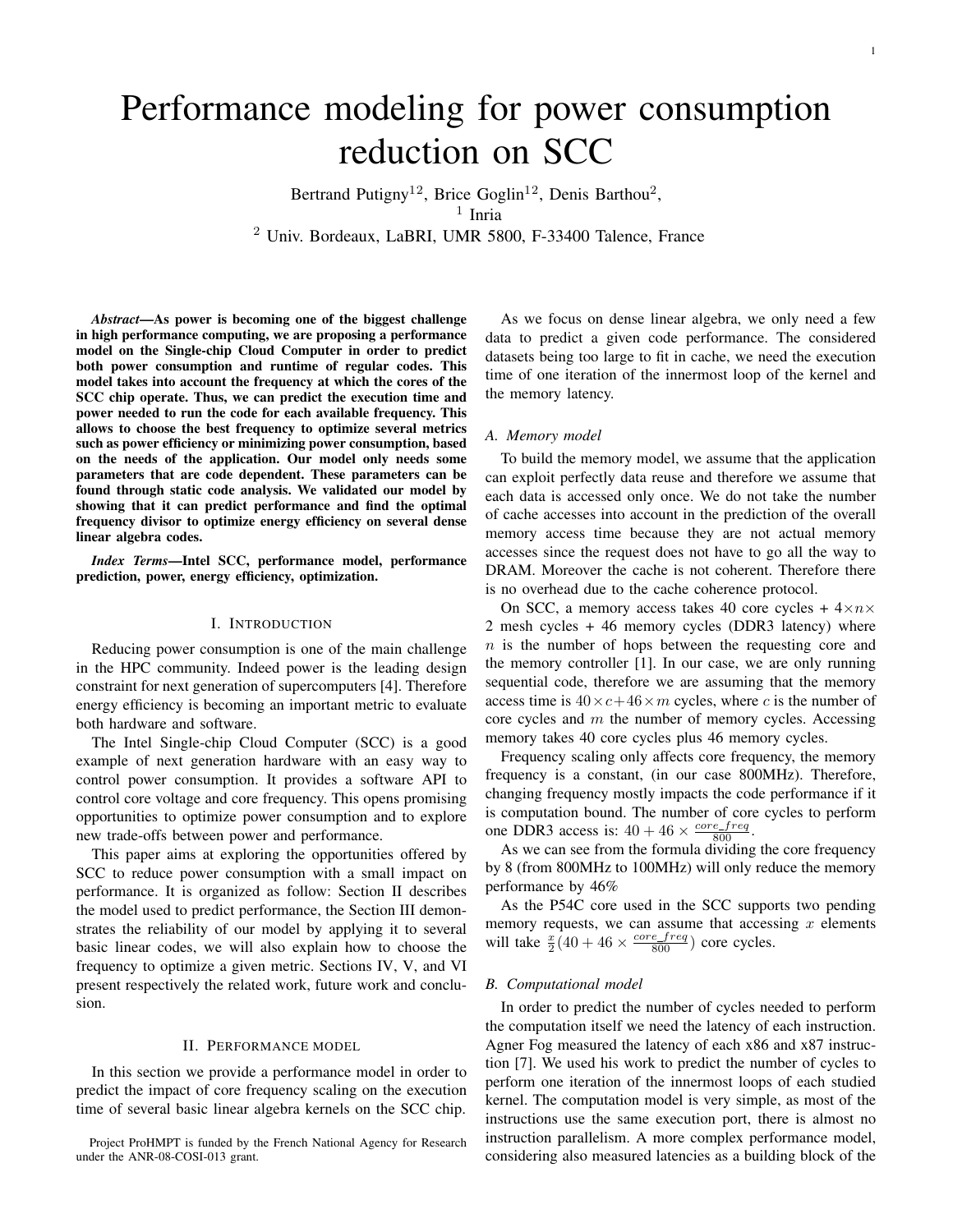| Freq divisor | Tile freq (MHz) | Voltage (volts) |
|--------------|-----------------|-----------------|
|              | 800             | 1.1             |
| 3            | 533             | 0.8             |
| 4            | 400             | 0.7             |
| 5            | 320             | 0.6             |
| 6            | 266             | 0.6             |
|              | 228             | 0.6             |
| 8            | 200             | 0.6             |
| 9            | 178             | 0.6             |
| 10           | 160             | 0.6             |
| 11           | 145             | 0.6             |
| 12           | 133             | 0.6             |
| 13           | 123             | 0.6             |
| 14           | 114             | 0.6             |
| 15           | 106             | 0.6             |
| 16           | 100             | 0.6             |

TABLE I: Relation between voltage and frequency.

model, is used in the performance tuning tool MAQAO [2]. We use such tool to measure the execution time of one iteration of the innermost loop. As most of the execution time of the codes we consider is spent in inner loops, this performance estimation is expected to be rather accurate.

From this computation model the impact of frequency scaling on the computation performance is straightforward. The number of cycles to perform the computation is not affected by the frequency. Thus, reducing the core frequency by a factor of  $x$  will multiply the running time by  $x$ .

#### *C. Power model*

We use a very simple power model to estimate the power saved by reducing the core frequency. Table I shows the voltage used by the tile for each frequency, these data are provided by the SCC Programmer's guide [1].

The power consumption model used in this paper is the general model:

$$
P = CV^2f
$$

where  $C$  is a constant,  $V$  the voltage and  $f$  the frequency of the core. As shown In Table I the voltage is a function of the frequency, thus, we can express the power consumption as a function of the core frequency only.

We choose not to introduce a power model for the memory for two reasons: first we have no software control on the memory frequency at runtime. We can change the memory frequency by re-initializing the SCC platform but not at runtime. Thus, the memory energy consumption is constant and we have no control over it. Therefore it would be almost worthless to complicate our model with such information. The other reason is that until now we used models that can be transposed to other architectures. As the memory architecture of the SCC is very different from more general purpose architecture, its energy model would not fit for those architectures. Thus, the model described in this paper is completely general and can be easily transposed to other architectures.

#### *D. Overall model*

In this section we describe how to use both the memory and computational models to predict the performance of a given code.

$$
runtime(f_c) = MAX\left(\frac{computation}{f_c}, mem\_access(f_c)\right)
$$

with  $f_c$  the core frequency.

With this runtime prediction, we estimate how a code execution is affected by changing the core frequency. Taking the decision to reduce the core frequency in order to save energy can be done with a static code analysis.

As show in Section II-A the memory access performance is almost not affected by reducing core frequency, while reducing core frequency increases dramatically the computation time. From this observation we see that reducing core frequency for memory bound code is highly beneficial for power consumption because it will almost not affect performance while reducing dramatically energy consumption. However, reducing core frequency for compute bound code will directly affect performance.

#### III. MODEL EVALUATION

In this section we compare our model with the real runtime of several regular codes in order to check its validity. We used three computation kernels, one BLAS-1, one BLAS-2 and one BLAS-3 kernels namely dot product, matrix-vector product and matrix-matrix product.

First let us describe how we applied our model to these three kernels: In the following formulas,  $f_{div}$  denotes the core frequency divisor (as shown in Table I) and  $power(f_{div})$ the power used by the core when running at the frequency corresponding to  $f_{div}$  (see Table I). An important point is that we used large data sets that do not fit in cache so as to measure the execution time of the code. Thus, the kernel actually gets data from DRAM and not from caches. However, the matrixmatrix multiplication is tiled in order to benefit from data reuse in cache.

#### *A. Dot product multiplication*

For the dot product kernel, the memory access time in cycles is:

$$
cycles_{mem}(f_{div}) = size \times \left(40 + 46 \times \frac{2}{f_{div}}\right)
$$

The computation time in cycles is given by:

$$
cycles_{comp}(f_{div}) = size \times \left(\frac{body}{unroll}\right),\,
$$

with *body* the execution time (in cycles) of the innermost loop body and *unroll* the unroll factor of the innermost loop. In the case shown on Figure 1  $body = 36$  and  $unroll = 4$ . Then the power efficiency is:

$$
power_{eff}(f_{div}) = \frac{flop}{\frac{model(f_{div})}{freq} \times power(f_{div})},
$$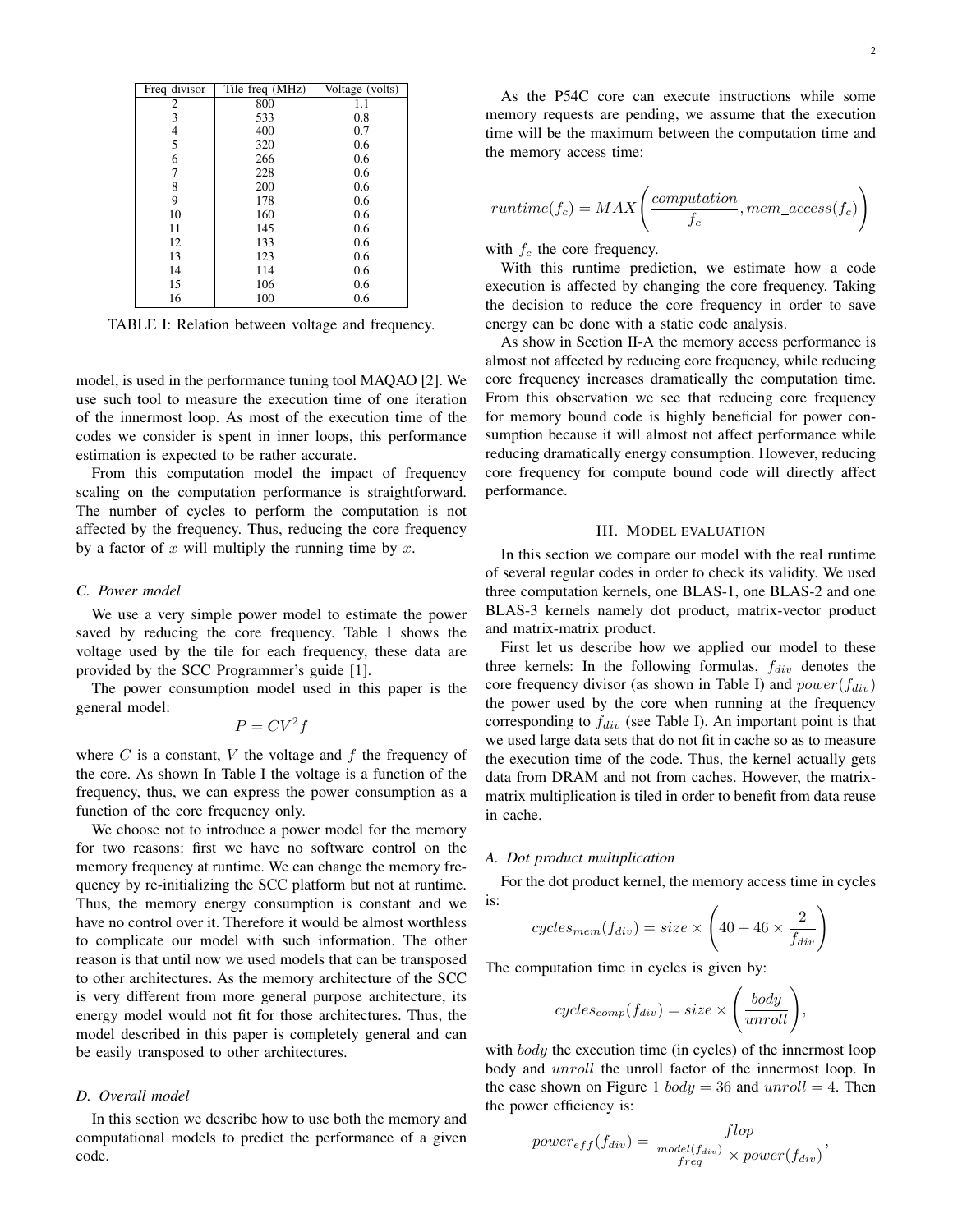with *flop* the number of floating point operations of the kernel,  $model(f_{div})$  the number of cycles predicted by our model and *freq* the actual core frequency  $(\frac{1600}{f_{div}})$ . In the case shown on Figure 1,

$$
model(f_{div}) = MAX\left(cycles_{mem}(f_{div}), cycles_{comp}(f_{div})\right)
$$

$$
= cycles_{mem}(f_{div})
$$

Figure 1a shows that the number of cycles for both the memory model and obtained through benchmark decreases when frequency decreases. The reason is that frequency scaling only affects core frequency. For memory bound codes such as dot product, reducing the core frequency reduces the time spent in waiting for memory requests. However, the code is not executing faster, as shown in Figure 1b.

#### *B. Matrix-vector product*

Similarly the model for the matrix-vector product is:

$$
cycles_{mem}(f_{div}) = \frac{matrix\_size}{2} \times \left(40 + 46 \times \frac{2}{f_{div}}\right)
$$

$$
cycles_{comp}(f_{div}) = matrix\_size \times \left(\frac{body}{unroll}\right)
$$

With  $matrix\_size = 512 \times 1024$  elements,  $body = 64$  cycles, and  $unroll = 4$  for the case shown on Figure 2.

$$
power_{eff}(f_{div}) = \frac{flop}{\frac{model(f_{div})}{freq} \times power(f_{div})}
$$

In this case, again, the memory access time is more important than the time for the computation, thus, the runtime is given by the memory access time. (ie.  $model(f_{div})$  =  $cycles_{mem}(f_{div}))$ 

Figure 2a shows that the number of cycles for both the memory model and obtained through benchmark decreases when frequency decreases. The reason is the same as for the dot product.

#### *C. Matrix-matrix product*

The model for the matrix-matrix multiplication is:

$$
cycles_{mem}(f_{div}) = 3 \times \frac{matrix\_size^2}{2} \times \left(40 + 46 \times \frac{2}{f_{div}}\right)
$$

$$
cycles_{comp}(f_{div}) = matrix\_size^3 \times \left(\frac{body}{unroll}\right)
$$

$$
power_{eff}(f_{div}) = \frac{flop}{\frac{model(f_{div})}{freq} \times power(f_{div})}
$$

With  $matrix\_size = 160$  elements (each matrix is  $160 \times$ 160 elements big),  $body = 43$  cycles, and  $unroll = 1$  for the case shown on Figure 3.

For this BLAS-3 kernel, as expected, the computation time is bigger than accessing memory, thus,  $model(f_{div})$  =  $cycles_{comp}(f_{div}))$ 

#### *D. Power efficiency optimization*

Our objective in this section is to show that thanks to the performance model we built, the frequency scaling that optimizes power efficiency can be selected. Then the higher performance version is chosen among the most power efficient versions.

We can see that the dot and matrix-vector products are memory bound while the matrix-matrix product is compute bound. Power efficiency is measured through the ratio of GFlops/W. The best frequency optimizing power efficiency of those two kind of code are different. For the case of memory bound codes, the core frequency can be reduced by a large divisor as performance is limited by memory bandwidth which is not very sensitive to core frequency. On the contrary, for computation bound codes, the performance in Gflops decreases linearly with the frequency.

Figures 1c, 2c and 3c represent power efficiency in GFlops/W for respectively dot, matrix-vector and matrixmatrix products. They show that our performance model is similar to the measured performance (from which we deducted power efficiency). Power efficiency for matrix-matrix product is optimal from a frequency divisor of 5, to 16. Among those scalings, the best performance is obtained for the scaling of 5 according to Figure 3a. For the dot product 1c, codes are more energy efficient using a frequency scaling of 5, and their efficiency increases slowly as frequency is reduced. According to our performance model, around 25% of Gflops/W is gained from a frequency divisor of 5 to a frequency divisor of 16, and for this change, the time to execute the kernel has been multiplied by a factor 2.33 (according to our model). In reality, these factors measured are higher than those predicted by the model, but the frequency values for optimal energy efficiency, or some tradeoff between efficiency and performance are the same. Note that for divisor lower than 5, energy efficiency changes more dramatically since the voltage also changes.

We have chosen to show how to optimize energy efficiency, but as our model predicts both running time and power consumption for each frequency, it is easy to build any other metric depending on power and runtime and optimize it. Indeed using this model allows to compute the metric to optimize for each frequency divisor and then to choose the one that fits the best the requirement. Even with a very simple model as we presented, we can predict the running time of simple computational kernels within an error of 38% in the worst case.

Our energy efficiency model is interesting because it shows exactly the same inflection points as the curve of the actual execution. This point allows us to predict what is the best core frequency in order to optimize the power efficiency of the target kernel.

It is also interesting to see that even with a longer running time all the kernels (even matrix multiplication which is compute bound) benefits from frequency reduction. This is caused by the following facts:

- The run time of such kernels is proportional to the frequency;
- The power consumption is also proportional to the fre-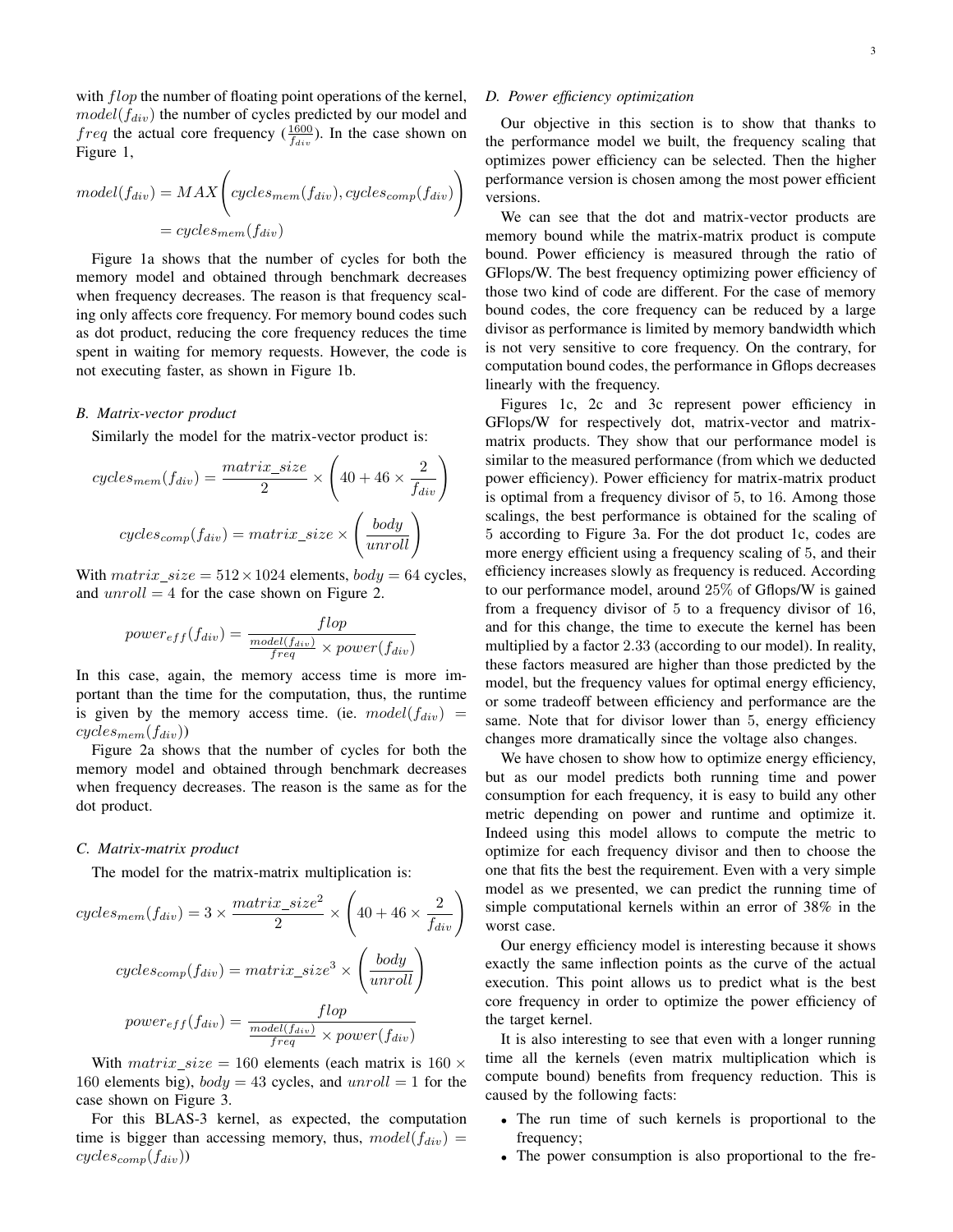quency.

So the energy efficiency does not depend on the core frequency. But the 3 firsts step of frequency reduction also reduce the voltage which has an huge impact on power consumption.

#### IV. RELATED WORK

Power efficiency is a hot topic in the HPC community and has been the subject of numerous studies, and the Green500 List is released twice a year. Studies carried out at Carnegie Mellon University in collaboration with Intel [6] have already shown that the SCC is an interesting platform for power efficiency. Philipp Gschwandtner *et al.* also performed an analysis of power efficiency of the Single-chip Cloud computer in [11]. However, this work focuses on benchmarking, while our contribution aims at predicting performance according to a theoritical proposed model.

Performance prediction in the context of frequency and voltage scaling has also been actively investigated [5], [10], [12], and the model usually divides the execution time into memory (or bus, or off-chip) [8], [9], instruction and core instruction, as we did in this paper.

Our contribution is slightly different from usual approach as we do not use any runtime information to predict the impact of frequency and/or voltage scaling on performance. As we use static code analysis to predict performance of a kernel, this could be done at compile time it and does not increase the complexity of runtime system. Static Performance prediction has also been used in the context of autotuning. Yotov *et al.* [13] have shown that performance models, even when using cache hierarchy, could be used to select the version of code with higher performance. Besides, In [3], the authors have shown that a performance model, using measured performance of small kernels, is accurate enough to generate high performance library codes, competing with hand-tune library codes. This demonstrates that performance models can be used in order to compare different versions, at least for regular codes (such as linear algebra codes).

#### V. FUTURE WORK

The next step for this study is to extend the performance model presented in this paper to parallel kernels. This is much easier on the SCC Chip than on more classical architectures as the cache access time is constant because of its non-coherence. Bandwidth taken by cache-coherency protocol and possible contention are difficult to model in general. Moreover memory contention on NUMA architecture is a difficult problem. Indeed in such architectures, memory contention not only depends on the memory access pattern but also on the process placement. Philipp Gschwandtner *et al.* showed how memory contention on a single memory controller when several cores are accessing it [11]. We believe it would be very interesting to lead the same experiments for several sets of core frequency. Indeed reducing the core frequency could lead to reducing the stress on the memory controller by spacing memory requests.

Also we would like to improve the model in order to take into account that applications are usually composed of several phases, some compute bound phases followed by others that

It would also be interesting to develop a framework, inside a compiler or a performance tuning tool such as MAQAO [2], in order to perform the code analysis automatically. This would reduce the time to build the model for new codes, allowing us to do it on a large number of codes.

#### VI. CONCLUSION

We have described a method to predict performance of some linear algebra codes on the Single-chip Cloud Computing architecture. This model can predict performance of a given code for all available frequency divisor and using the known relation between frequency scaling and voltage, it can also predict power efficiency. Based on this prediction we can choose what will be the best frequency to run the kernel. We have shown that we can save energy through this method, but it is actually even more powerful: using the running time prediction and the power model we can choose the frequency in order to optimize either the running time, or the power consumption, or the energy efficiency.

#### **REFERENCES**

- [1] The scc programmer's guide, 2011.
- [2] Denis Barthou, Andres Charif Rubial, William Jalby, Souad Koliai, and Cdric Valensi. Performance tuning of x86 openmp codes with maqao. In Matthias S. Mller, Michael M. Resch, Alexander Schulz, and Wolfgang E. Nagel, editors, *Tools for High Performance Computing 2009*, pages 95–113. Springer Berlin Heidelberg, 2010.
- [3] Denis Barthou, Sebastien Donadio, Alexandre Duchateau, Patrick Carribault, and William Jalby. Loop optimization using adaptive compilation and kernel decomposition. In *ACM/IEEE Intl. Symp. on Code Optimization and Generation*, pages 170–184, San Jose, California, March 2007. IEEE Computer Society.
- [4] S. Borkar. The exascale challenge. In *VLSI Design Automation and Test (VLSI-DAT), 2010 International Symposium on*, pages 2 –3, april 2010.
- [5] Matthew Curtis-Maury, Filip Blagojevic, Christos D. Antonopoulos, and Dimitrios S. Nikolopoulos. Prediction-based power-performance adaptation of multithreaded scientific codes. *IEEE Trans. Parallel Distrib. Syst.*, 19:1396–1410, October 2008.
- [6] R. David, P. Bogdan, R. Marculescu, and U. Ogras. Dynamic power management of voltage-frequency island partitioned networks-on-chip using intel's single-chip cloud computer. In *Networks on Chip (NoCS), 2011 Fifth IEEE/ACM International Symposium on*, pages 257 –258, may 2011.
- [7] Agner Fog. Instruction tables lists of instruction latencies, throughputs and micro-operation breakdowns for intel, amd and via cpus. http://www.agner.org/optimize/, 2011.
- [8] R. Ge and K.W. Cameron. Power-aware speedup. In *Parallel and Distributed Processing Symposium, 2007. IPDPS 2007. IEEE International*, pages 1 –10, march 2007.
- [9] Sang jeong Lee, Hae kag Lee, and Pen chung Yew. Runtime performance projection model for dynamic power management. In *Asia-Pacific Computer Systems Architectures Conference*, pages 186–197, 2007.
- [10] Georgios Keramidas, Vasileios Spiliopoulos, and Stefanos Kaxiras. Interval-based models for run-time dvfs orchestration in superscalar processors. In *Conf. Computing Frontiers*, pages 287–296, 2010.
- [11] Radu Prodan Philipp Gschwandtner, Thomas Fahringer. Performance analysis and benchmarking of the intel scc. In *Conference on Cluster Computing*, pages 139–149, 2011.
- [12] B. Rountree, D.K. Lowenthal, M. Schulz, and B.R. de Supinski. Practical performance prediction under dynamic voltage frequency scaling. In *Green Computing Conference and Workshops (IGCC), 2011 International*, pages 1 –8, july 2011.
- [13] K. Yotov, X. Li, G. Ren, M. Cibulskis, G. DeJong, M. Garzaran, D. Padua, K. Pingali, P. Stodghill, and P. Wu. A comparison of empirical and model-driven optimization. In *ACM SIGPLAN Conf. on Programming Language Design and Implementation (PLDI'03)*, pages 63–76, San Diego, CA, June 2003.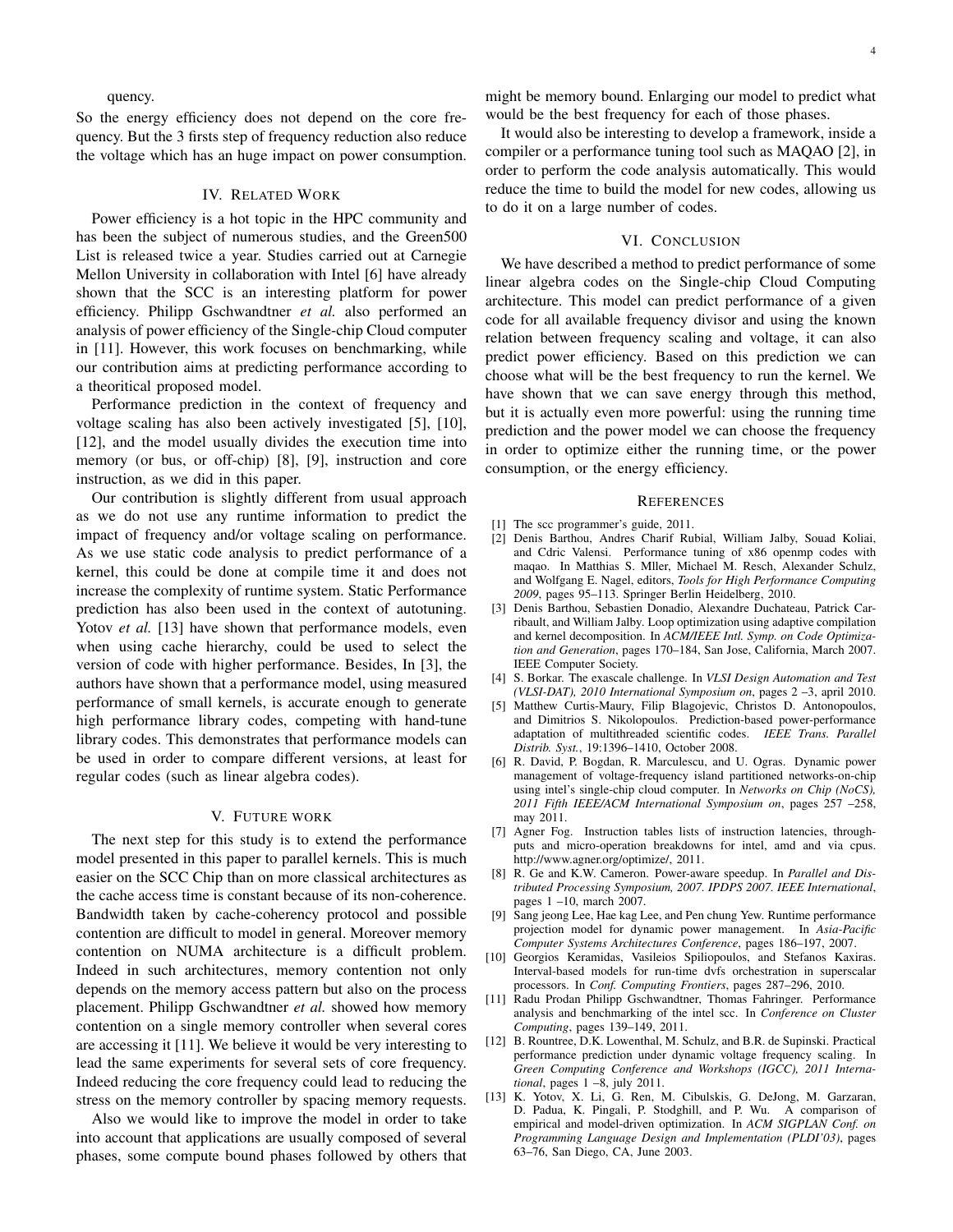

(a) Dot product: the cycle count is shown according to the core frequency divisor frequency divisor.



(b) Dot product: runtime in microsecond depending on the core frequency divisor (b) Matrix-vector product: the execution time is given in microsecond depending on the core frequency divisor



 0.25 Model<br>Real code 0.2 0.15 Energy efficiency Energy efficiency  $0.1$  0.05  $\Omega$  2 3 4 5 6 7 8 9 10 11 12 13 14 15 16 Freqency divisor

(c) Dot product: power efficiency (in GFlops/W) depending on the core frequency divisor

Fig. 1: Vector dot product model: sequential dot product with 2 vectors of 16 MB.

core frequency divisor Fig. 2: Matrix-vector multiplication model: sequential code

(c) Matrix-vector product: power efficiency (in GFlops/W) depending on the

with a 512 by 1024 element size matrix.